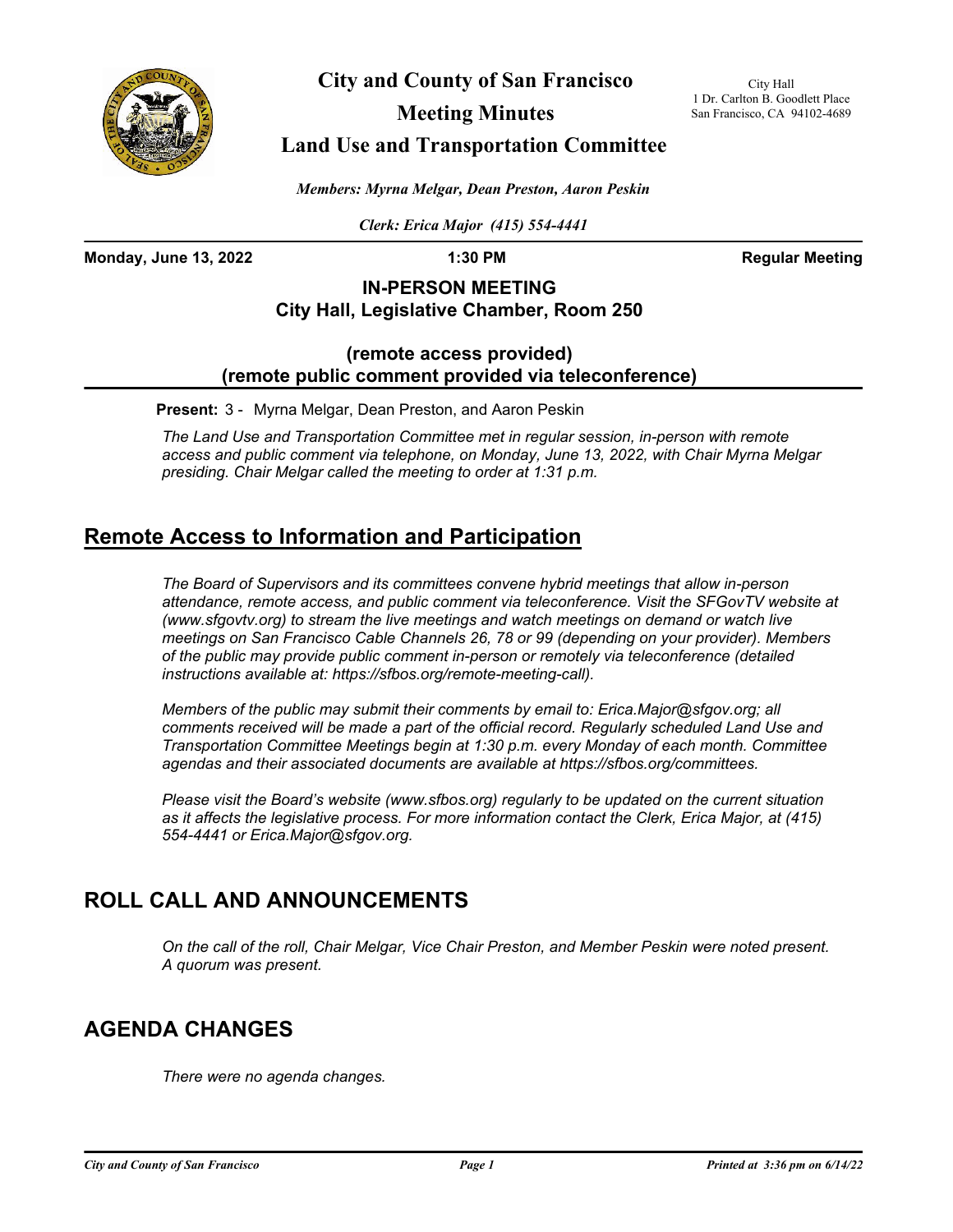## **COMMUNICATIONS**

*Erica Major, Land Use and Transportation Clerk, instructed members of the public, when general public comment is called, to contribute live comments for up to two minutes in-person or by dialing the provided telephone number. In-person public comment will be taken before remote public comment is called. Those who are providing public comment remotely must dial \* 3 to be added to the remote queue to speak. Written comments may be submitted through email Erica.Major@sfgov.org or the U.S. Postal Service at City Hall, 1 Dr. Carlton B. Goodlett Place, Room 244, San Francisco, CA 94102.*

# **REGULAR AGENDA**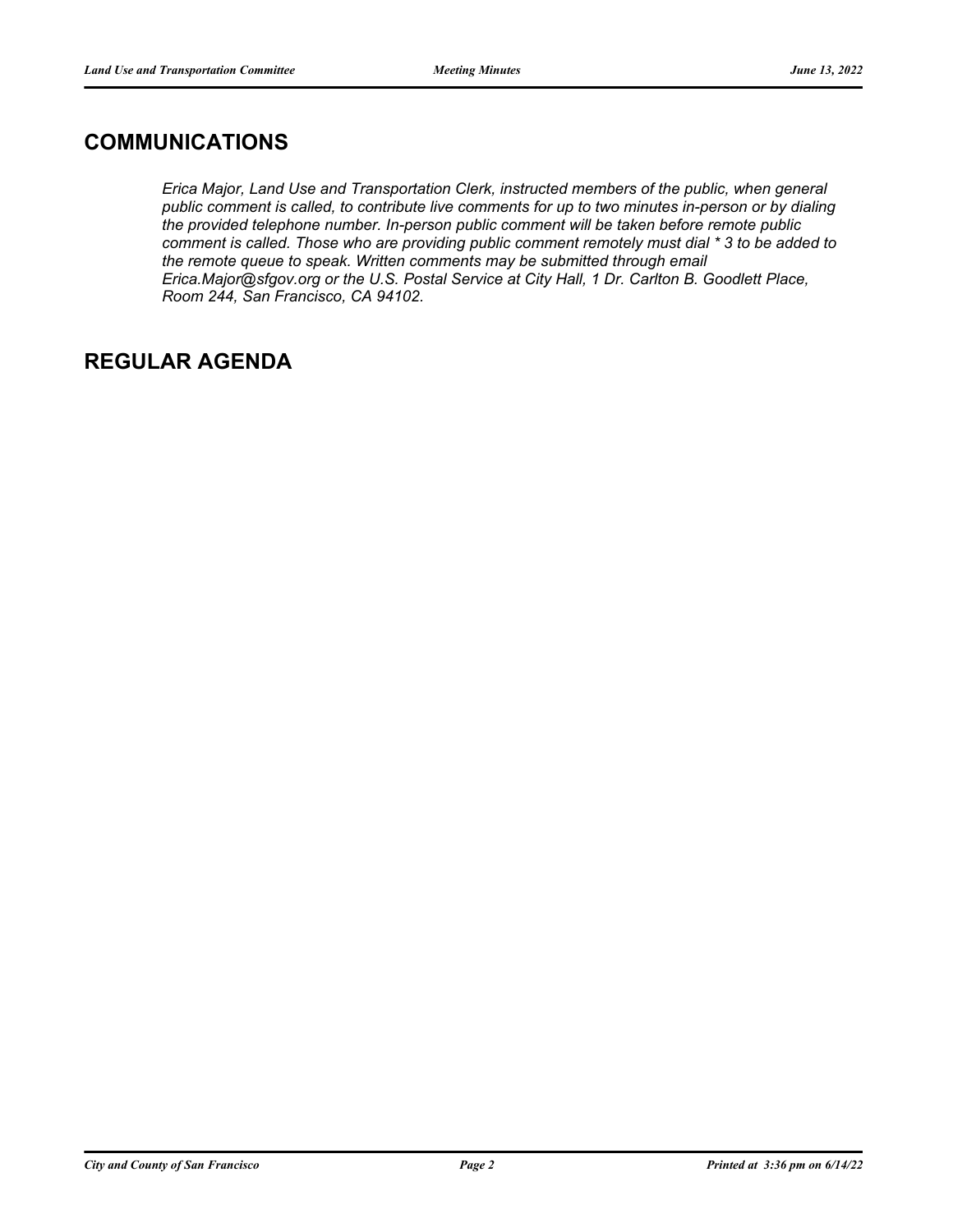### **[211232](http://sfgov.legistar.com/gateway.aspx?m=l&id=38102) [Administrative Code - Housing Innovation Program] Sponsors: Melgar; Mar and Mandelman**

Ordinance amending the Administrative Code to create the Housing Innovation Program to develop, finance, and support certain additional housing opportunities for low-income and moderate-income residents, including loans and technical assistance for certain low-income and moderate-income property owners to construct accessory dwelling units or other new units on their property, subject to certain conditions, loans for certain low-income and moderate-income tenants who are at risk of displacement and licensed childcare providers, and grants for organizations to create marketing and educational materials about wealth-building and homeownership for residents who have been historically disadvantaged and to develop creative construction design prototypes for low-income and moderate-income residents.

11/30/21; ASSIGNED UNDER 30 DAY RULE to Rules Committee, expires on 12/30/2021.

12/03/21; REFERRED TO DEPARTMENT. Referred to MOHCD for informational purposes.

01/11/22; SUBSTITUTED AND ASSIGNED to Land Use and Transportation Committee. Supervisor Melgar substituted an Ordinance bearing a new title.

01/18/22; REFERRED TO DEPARTMENT. Referred to the Mayor's Office of Housing and Community Development for informational purposes.

01/31/22; AMENDED, AN AMENDMENT OF THE WHOLE BEARING SAME TITLE. Heard in Committee. Speakers: Sheila Nickolopoulos and Maria Benjamin (Mayor's Office of Housing and Community Development); Supervisor Gordon Mar (Board of Supervisors); presented information and answered questions raised throughout the discussion. Naeemah Charles (Children's Council); Anastasia Yovanopoulos (Anti-Displacement Coalition); Maria Underwood; Monique Izri; Corey Smith (San Francisco Housing Action Coalition); spoke in support of the hearing matter. Lorraine Petty (Senior and Disability Action); Pat Wilson (Family Childcare); Liz Winograd (San Francisco Child Care Planning and Advisory Council); Mary Thomas; Alex (Children's Council San Francisco); Theresa Flandrich (Senior and Disability Action); Peter Papadopoulos; Speaker; spoke on various concerns relating to the hearing matter.

#### 01/31/22; CONTINUED AS AMENDED.

*Heard in Committee. Speakers: John Avalos (Council of Community Housing Organizations); Zack Wiesenberger; Anastasia Yovanopoulos; Corey Smith (San Francisco Housing Action Coalition); Chris Jenkins; spoke in support of the hearing matter.*

**Chair Melgar moved that this Ordinance be AMENDED, AN AMENDMENT OF THE WHOLE BEARING SAME TITLE, by clarifying the definition of Property Owner to include legal heirs as long as the property was owned by the homeowner and/or their heirs; clarifying the language of Residence; adding language to clarify that a borrower that receives a loan from the Housing Innovation Program; and adding other clarifying and conforming changes. The motion carried by the following vote:**

Ayes: 3 - Melgar, Preston, Peskin

**Chair Melgarmoved that this Ordinance be CONTINUED AS AMENDED to the Land Use and Transportation Committee meeting of July 11, 2022. The motion carried by the following vote:**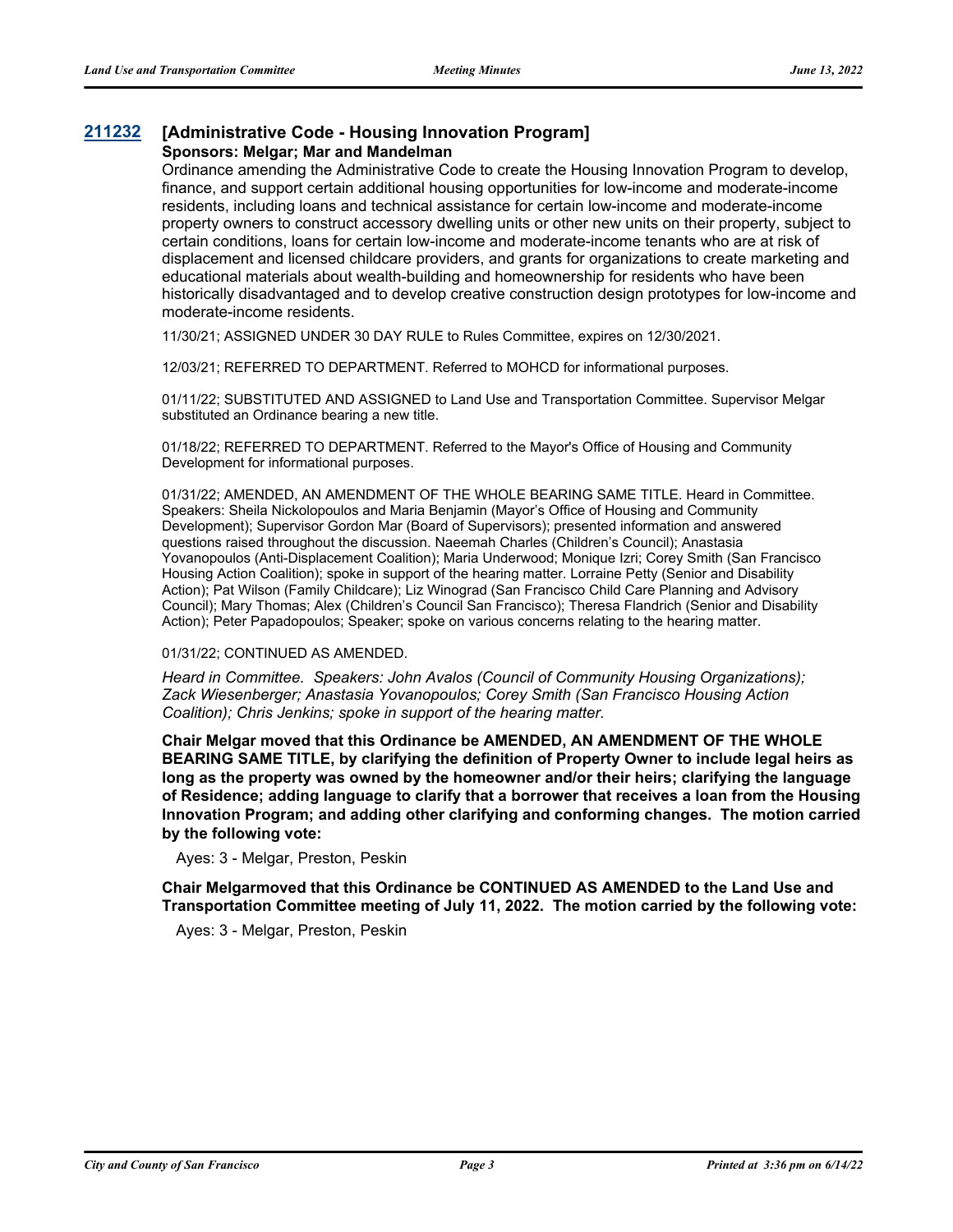### **[220262](http://sfgov.legistar.com/gateway.aspx?m=l&id=38454) [Planning, Administrative Codes - Affordable Housing Code Enforcement] Sponsor: Mayor**

Ordinance amending the Planning Code to permit the Mayor's Office of Housing and Community Development to enforce, and collect fines and penalties for violations of, Planning Code provisions governing affordable housing; amending the Administrative Code to allow the Mayor's Office of Housing and Community Development (MOHCD) to use the proceeds in the Affordable Housing Enforcement Fund for all Planning Code enforcement activities by MOHCD relating to affordable housing; affirming the Planning Department's determination under the California Environmental Quality Act; and making findings of consistency with the General Plan, and the eight priority policies of Planning Code, Section 101.1, and findings of public necessity, convenience, and welfare under Planning Code, Section 302.

03/15/22; ASSIGNED UNDER 30 DAY RULE to Land Use and Transportation Committee, expires on 4/14/2022.

03/18/22; REFERRED TO DEPARTMENT. Referred to the Planning Commission pursuant to Planning Code Section 302, for public hearing and recommendation and the Planning Department for environmental review; referred to the Mayor's Office of Housing and Community Development, Police Department, Department of Human Resources, and Board of Appeals for informational purposes.

04/04/22; RESPONSE RECEIVED. Not defined as a project under CEQA Guidelines Sections 15378 and 15060(c)(2) because it would not result in a direct or indirect physical change in the environment.

06/02/22; RESPONSE RECEIVED. On May 26, 2022, the Commission met and held a duly notice and recommended approval of the proposed legislation.

*Heard in Committee. Speakers: Sheila Nickolopoulos, Jackie Tsou, and Kyra Geithman (Mayor's Office of Housing and Community Development); Audrey Merlone (Planning Department); presented information and answered questions raised throughout the discussion.*

### **Member Peskin moved that this Ordinance be RECOMMENDED. The motion carried by the following vote:**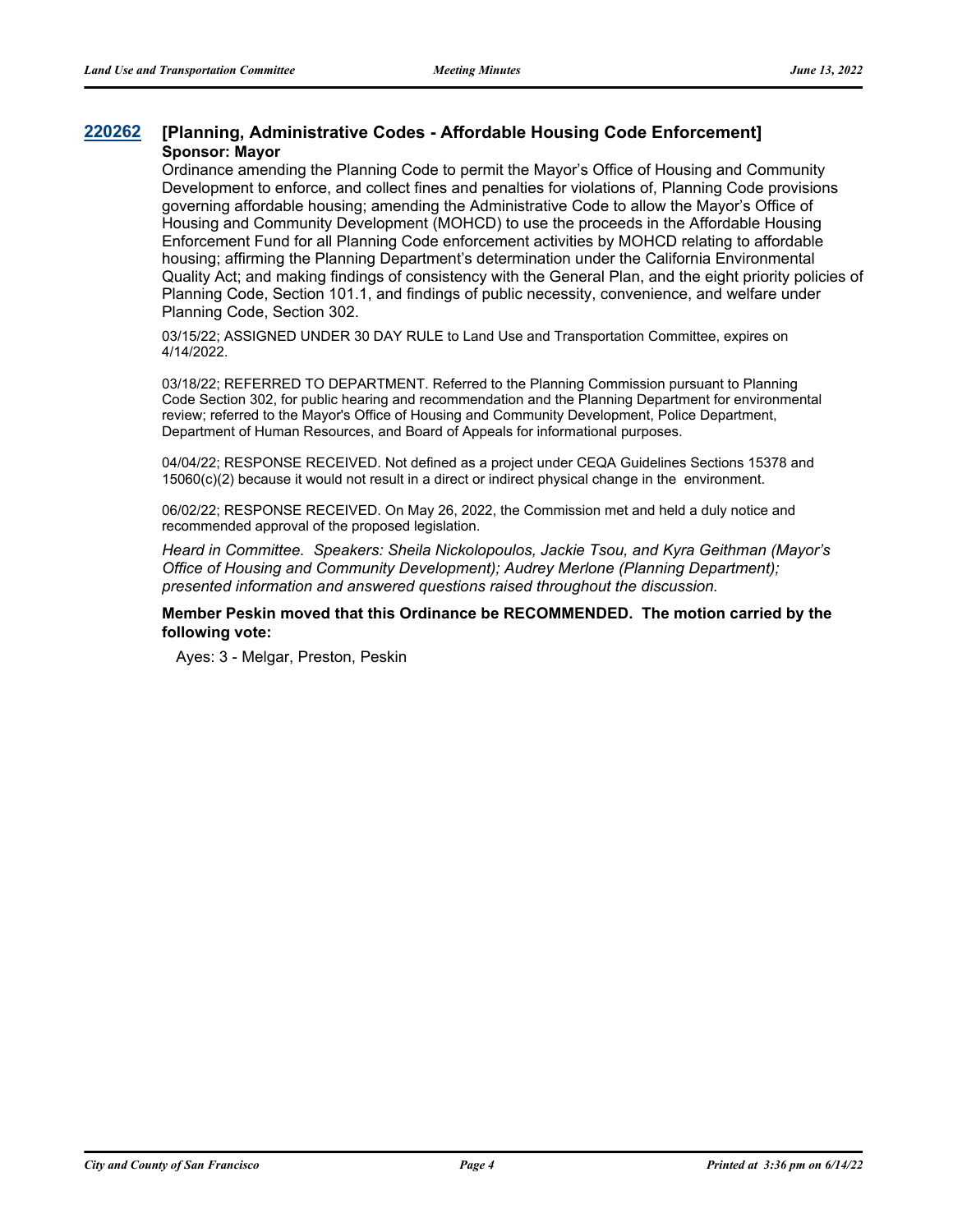### **[220036](http://sfgov.legistar.com/gateway.aspx?m=l&id=38231) [Planning Code - Electric Vehicle Charging Locations]**

### **Sponsors: Mayor; Mandelman, Stefani, Melgar, Mar and Dorsey**

Ordinance amending the Planning Code to create Electric Vehicle Charging Location and Fleet Charging as Automotive Uses, allow conversion of Automotive Service Stations to Electric Vehicle Charging Locations without Conditional Use authorization and principally permit conversion of other Automotive Uses to Electric Vehicle Charging Locations, revise zoning control tables to reflect these changes, and require annual reporting by the Planning Department regarding Electric Vehicle Charging Location and Fleet Charging project approvals; affirming the Planning Department's determination under the California Environmental Quality Act; and making findings of consistency with the General Plan, and the eight priority policies of Planning Code, Section 101.1, and findings of public necessity, convenience, and welfare under Planning Code, Section 302.

01/11/22; ASSIGNED UNDER 30 DAY RULE to Land Use and Transportation Committee, expires on 2/10/2022.

01/18/22; REFERRED TO DEPARTMENT. Referred to the Planning Commission pursuant to Planning Code Section 302, for public hearing and recommendation and the Planning Department for environmental review; and the Department on the Environment, San Francisco Municipal Transportation Agency, and Public Works for informational purposes.

02/10/22; RESPONSE RECEIVED. Not defined as a project under CEQA Guidelines Sections 15378 and 15060(c)(2) because it would not result in a direct or indirect physical change in the environment. Individual projects will require environmental review.

05/03/22; SUBSTITUTED AND ASSIGNED to Land Use and Transportation Committee. Mayor Breed introduced a substitute Ordinance bearing a new title.

05/11/22; REFERRED TO DEPARTMENT. Referred to the Planning Commission pursuant to Planning Code Section 302, for public hearing and recommendation and the Planning Department for environmental review; and the Department on the Environment, San Francisco Municipal Transportation Agency, and Public Works for informational purposes.

05/12/22; RESPONSE RECEIVED. Not defined as a project under CEQA Guidelines Sections 15378 and 15060(c)(2) because it would not result in a direct or indirect physical change in the environment. Individual project will require separate environmental review.

05/17/22; RESPONSE RECEIVED. On April 14, 2022, the Planning Commission conducted a duly noticed hearing and recommended approval with modifications for the proposed legislation.

05/17/22; RESPONSE RECEIVED. Staff confirmed that the substitute version of the legislation was heard and considered at a previous meeting and the Commission did not need to re-hear the substitute version of the proposed legislation.

*Heard in Committee. Speakers: Lowell Chu and Charles Sheehan (Department of the Environment); Aaron Starr and Corey Teague (Planning Department); Anne Pearson (Office of the City Attorney); presented information and answered questions raised throughout the discussion. Will Pierce; Lou Peterson; Angel; spoke in support of the hearing matter. Speaker; Alex Lantsberg; Adam Mohave; Mark Weinberger; David Pilpel; spoke on various concerns relating to the hearing matter.*

**Chair Melgar moved that this Ordinance be CONTINUED to the Land Use and Transportation Committee meeting of July 11, 2022. The motion carried by the following vote:**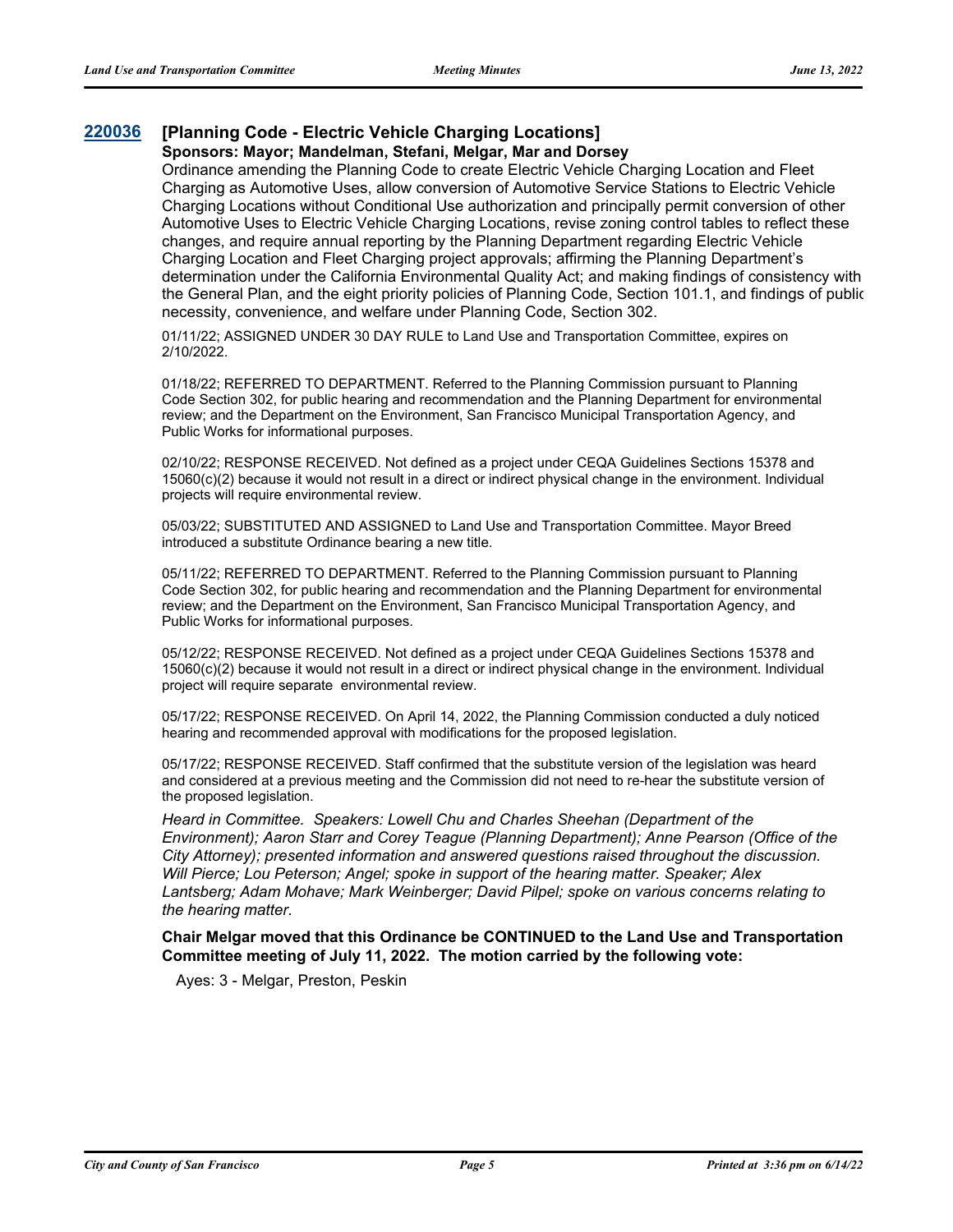## **[211092](http://sfgov.legistar.com/gateway.aspx?m=l&id=37962) [Planning Code - Automotive Uses; Housing Density]**

### **Sponsor: Mayor**

Ordinance amending the Planning Code to increase density on lots with auto-oriented uses where housing is permitted, but which do not currently have any residential use or a legacy business, and remove the Conditional Use requirement to change the use of an Automobile Service Station or Automotive Use to another use, and amend zoning control tables to reflect this change; affirming the Planning Department's determination under the California Environmental Quality Act; making findings of consistency with the General Plan, and the eight priority policies of Planning Code, Section 101.1; and making findings of public necessity, convenience, and welfare as required by Planning Code, Section 302.

10/19/21; ASSIGNED UNDER 30 DAY RULE to Land Use and Transportation Committee, expires on 11/18/2021.

10/22/21; REFERRED TO DEPARTMENT. Referred to the Planning Commission pursuant to Planning Code Section 302, for public hearing and recommendation and the Planning Department for environmental review; the Department of Public Health, Department of the Environment, Department of Building Inspection, Real Estate Department, Public Works, and Mayor's Office of Workforce and Economic Development for informational purposes.

12/20/21; RESPONSE RECEIVED. On December 9, 2021, the Commission met and held a duly noticed hearing and recommend approval with modifications for the proposed legislation.

02/15/22; SUBSTITUTED AND ASSIGNED to Land Use and Transportation Committee. Mayor Breed introduced a substitute Ordinance bearing the same title.

02/23/22; REFERRED TO DEPARTMENT. Referred to the Planning Commission for comment and recommendation; Planning Department for environmental review; Department of Public Health, Department of Building Inspection, Real Estate Division, and Mayor's Office of Economic and Workforce Development for informational purposes; and Small Business Commission for comment and recommendation.

02/24/22; RESPONSE RECEIVED. The proposed legislation did not warrant a new hearing; the Commission considered the proposed language.

02/28/22; CONTINUED TO CALL OF THE CHAIR. Heard in Committee. Speakers: Andres Powers (Mayor's Office); Aaron Starr (Planning Department); presented information and answered questions raised throughout the discussion. Milo Trauss; Speaker; Speaker (Cars for Casas); Speaker; Peter Papadopoulos (Mission Economic Development Agency (MEDA)); spoke in support of the hearing matter. Maria (Calle 24 Latino Cultural District); Speaker; Jean Hung Woo; Rachel Hung; spoke on various concerns relating to the hearing matter.

*Heard in Committee. Speakers: Aaron Starr and Veronica Flores (Planning Department); presented information and answered questions raised throughout the discussion. Cliff Peterson; Donna Hurwitz; Matt Wiesenberger; Will Frankle; Corey Smith (San Francisco Housing Action Coalition); spoke on various concerns relating to the hearing matter.*

**Member Peskin moved that this Ordinance be AMENDED, AN AMENDMENT OF THE WHOLE BEARING NEW TITLE, by adding 'except for Residential-Mixed (RM) and Residential-Commercial (RC) districts and designated historic districts' after 'permitted' and adding 'to' before 'remove the Conditional Use'; on Page 8, Lines 24-25 and Page 9, Line 1, by adding 'Notwithstanding the previous sentence, this subsection (c)(8) shall not apply to properties located in RM or RC districts, or to properties located in a designated historic district under Article 10 of this Code'; and adding other clarifying and conforming changes. The motion carried by the following vote:**